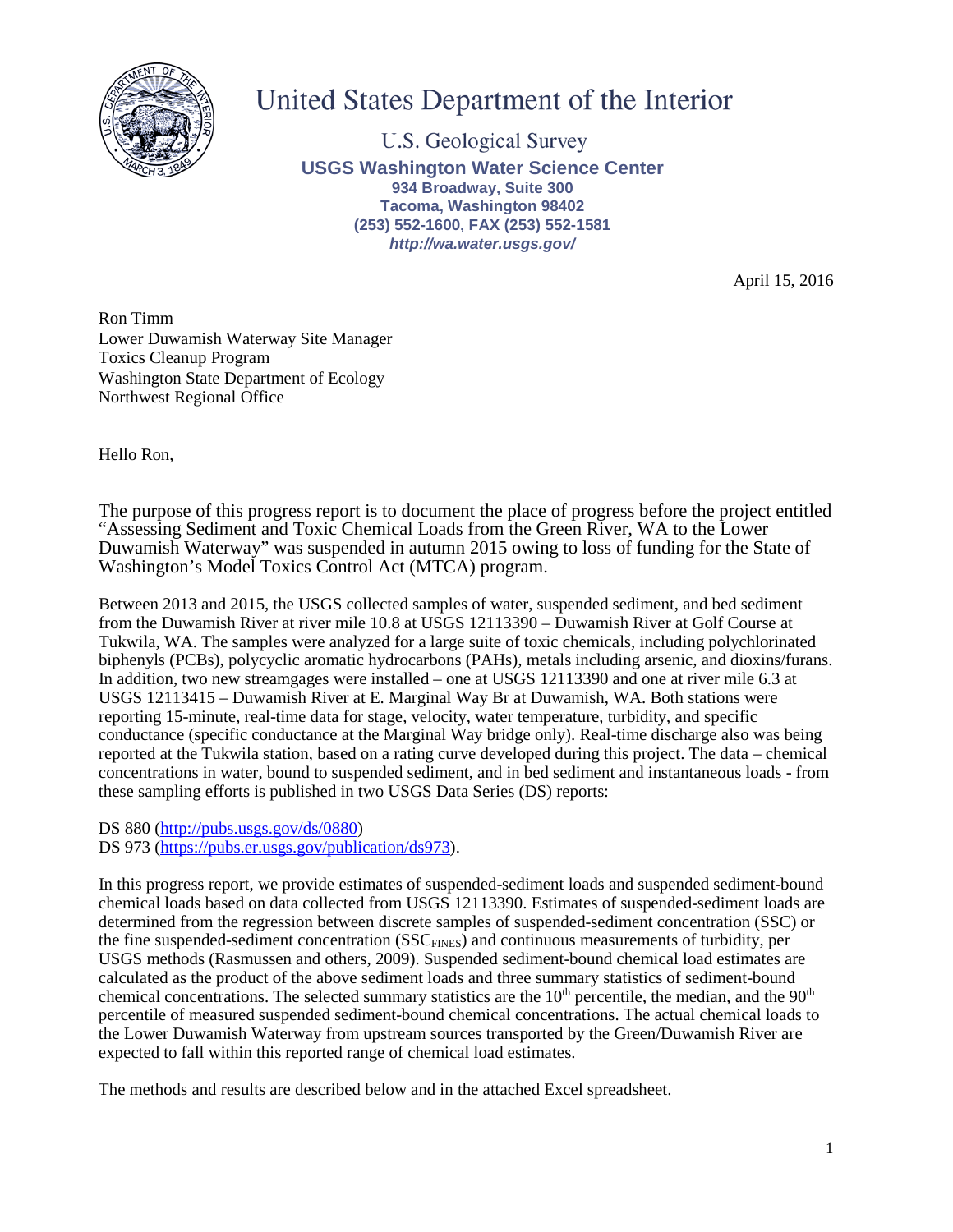These estimates are based on 27 samples of suspended-sediment chemistry, collected between February 2013 and February 2015 over a range of river discharge and turbidity conditions. Chemical load estimates could be improved upon with the collection of an additional 10-15 suspended-sediment chemistry samples over another 1-2 years to capture inter-year variability and under-represented conditions (i.e. summer storms). Alternate statistical methods could be utilized to describe the variability in suspended sedimentbound chemical concentrations owing to the complex interactions between multiple environmental drivers, such as streamflow, precipitation, seasonality, land use, dam operations, etc. The additional data and utilization of more sophisticated load estimation techniques would reduce the uncertainty of chemical load estimates. We believe this information is critical to the success of the Lower Duwamish Waterway sediment remediation activities that are currently underway. It also supports chemical- and sedimentsource tracking efforts in the basin and provides input data for watershed pollutant loading models that are currently being developed for the Green/Duwamish basin.

Please feel free to contact us with any questions about this progress report. We have enjoyed collaborating with you to fill this important data gap, and hope to have the opportunity soon to report these load estimates in a formal publication and to continue the collaboration.

Sincerely,

Kathy Conn, Water-Quality Specialist Bob Black, Supervisory Hydrologist

Cc: Cindi Barton, Director, USGS Washington Water Science Center, Rick Dinicola, Associate Director, USGS Washington Water Science Center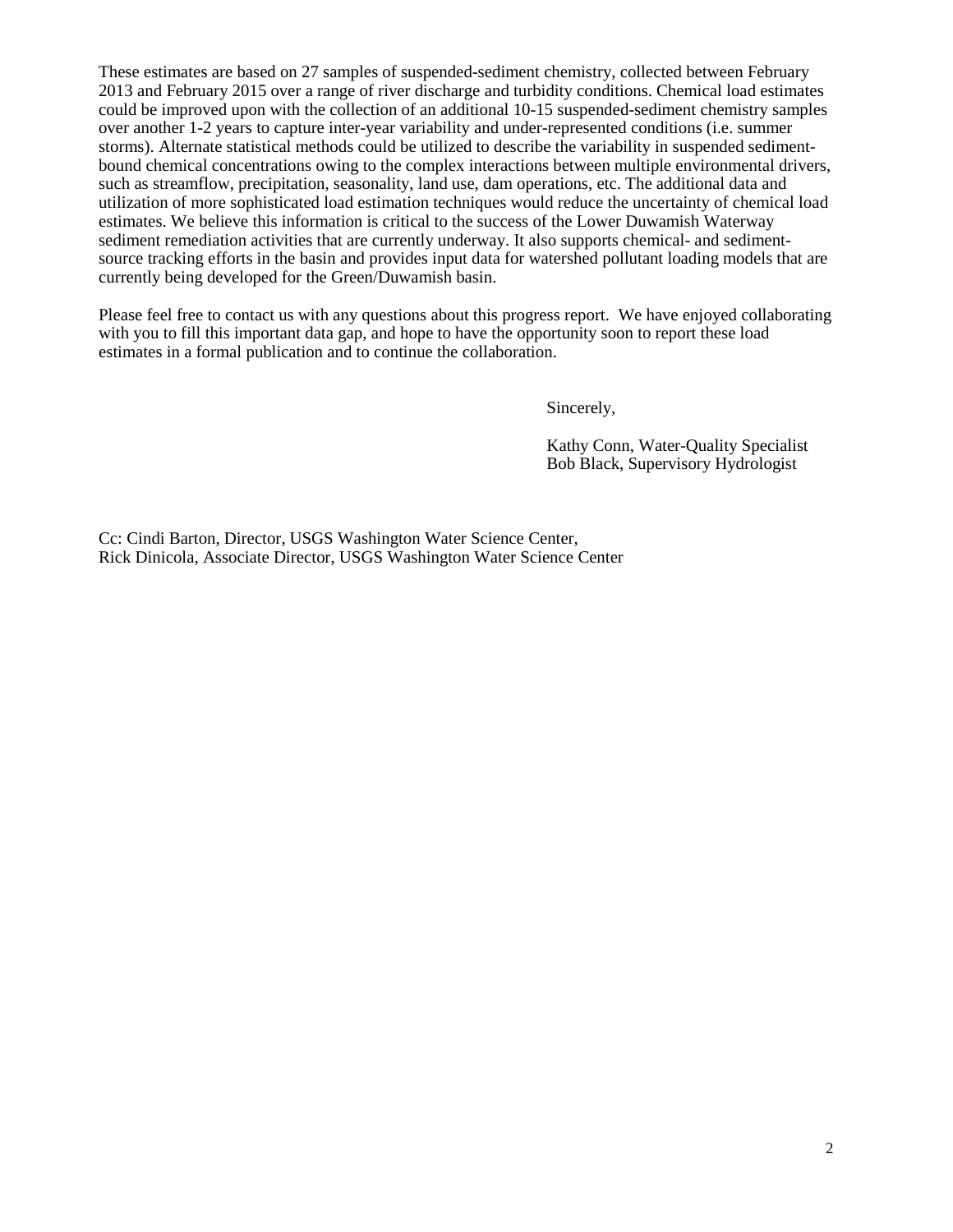## **Progress Report: Assessing Sediment and Toxic Chemical Loads from the Green River, WA to the Lower Duwamish Waterway**

# **Prepared by the U.S. Geological Survey for the Washington State Department of Ecology**

# **April 8, 2016**

# **Background**

Between 2013 and 2015, the USGS collected samples of water, suspended sediment, and bed sediment from the Duwamish River at river mile 10.8 at USGS 12113390 – Duwamish River at Golf Course at Tukwila, WA. The samples were analyzed for a large suite of toxic chemicals, including polychlorinated biphenyls (PCBs), polycyclic aromatic hydrocarbons (PAHs), metals including arsenic, dioxins/furans, semivolatile compounds, pesticides, volatile compounds, butyl tins, hexavalent chromium, and organic carbon. In addition, two new streamgages were installed – one at river mile 10.8 at USGS 12113390 – Duwamish River at Golf Course at Tukwila, WA, and one at river mile 6.3 at USGS 12113415 – Duwamish River at E. Marginal Way Br at Duwamish, WA. Both stations were reporting 15-minute, real-time data for stage, velocity, water temperature, turbidity, and specific conductance (specific conductance at the Marginal Way bridge only). Realtime discharge also was being reported at the Tukwila station, based on a rating curve developed during this project. The data – chemical concentrations and instantaneous loads - from these sampling efforts is published in two USGS Data Series (DS) reports:

DS 880 [\(http://pubs.usgs.gov/ds/0880\)](http://pubs.usgs.gov/ds/0880) DS 973 [\(https://pubs.er.usgs.gov/publication/ds973\)](https://pubs.er.usgs.gov/publication/ds973).

# **Purpose**

The purpose of this progress report is to document the place of progress before the project was suspended in autumn 2015 owing to loss of funding for the State of Washington's Model Toxics Control Act (MTCA) program. In this progress report, we provide estimates of suspendedsediment loads and suspended sediment-bound chemical loads.

#### **Field Data Collection**

*Discrete water samples for suspended-sediment concentration and particle-size distribution.*

Between February 2013 and February 2015, 27 discrete samples of water were collected from USGS 12113390 – Duwamish River at Golf Course at Tukwila, WA, for the analysis of suspended-sediment concentration (SSC, the mass of sediment per volume of water, reported in  $mg/L$ ) and fine suspended-sediment concentration (SSC $_{\text{FINES}}$ , the mass of suspended sediment with a particle diameter less than 62.5  $\mu$ m per volume of water, reported in mg/L). Water samples were collected using the Equal-Discharge Increment (EDI) method (Edwards and Glysson, 1999) with a D-96 sampler (Davis 2001) for an isokinetic depth- and flow-integrated composite sample. Samples were analyzed for SSC and particle size distribution (including the percent of fine sediment) at the USGS Cascades Volcano Observatory (CVO) in Vancouver, Washington, per USGS methods (Guy, 1969). Samples for SSC were collected over a range of conditions, with discharge ranging from 800 to 7200 cubic feet per second (cfs). SSC concentrations ranged from 6 mg/L to 555 mg/L (Sheet 1 in the corresponding Excel file). The percent fine sediment ranged from 56% to 95%, resulting in  $SSC_{FINES}$  concentrations ranging from 5 mg/L to 383 mg/L (Sheet 1). Instantaneous turbidity was measured mid-depth in the river thalweg during discrete SSC sampling using a hand-held multiparameter sonde (YSI 6820-V2, SonTek). The sonde was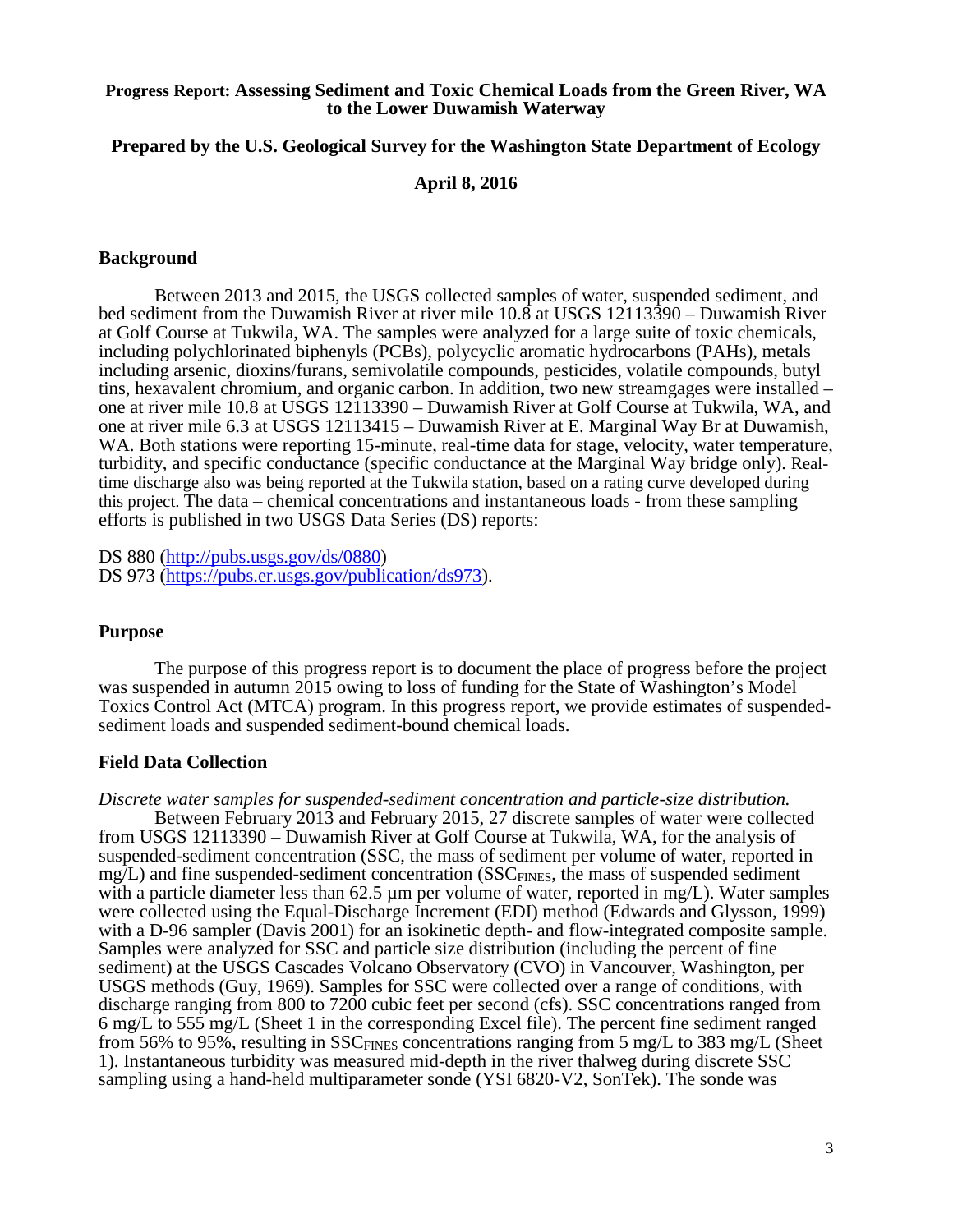calibrated in formazin-based standard before each sampling event, according to Wagner and others (2006).

**Sheet 1.** Suspended-sediment concentration, discharge, and turbidity during 27 sampling events, Duwamish River at Golf Course at Tukwila, WA, 2013-15.

# *Chemical analysis of discrete suspended-sediment samples*

Between February 2013 and February 2015, 27 samples of suspended sediment were collected at USGS 12113390 by continuous-flow centrifugation for chemical analysis, using field protocols and laboratory analytical methodology as described in Conn and Black (2014) and Conn and others (2015). The samples were analyzed for a suite of chemical parameters, in the following priority order:

- 
- 
- 
- 
- 
- 
- 
- 
- 
- 
- Total organic carbon<br>
209 PCB congeners<br>
Dioxins/furans<br>
Metals, including mercury<br>
Low-level PAHs<br>
Semivolatile compounds<br>
Butyl tins<br>
Hexavalent chromium<br>
Pesticides<br>
PCB Aroclors<br>
Volatile organic

Summary statistics, determined in SYSTAT 13 (Systat Software, Inc.), of suspended-sediment chemistry results are compiled in Sheet 2 for compounds that were detected in 20% or more of samples. Three approaches for calculating summary statistics were used: traditional methods when there were no non-detects (i.e. 100 % detection), nonparametric Kaplan-Meier (K-M) methods when there were <50 % non-detects, and regression on order statistics (ROS) when there were 50-80 % non-detects, per Helsel (2005). Statistically-valid summary statistics could not calculated for chemicals that were not detected in more than 80% of samples (Sheet 3), which included all of the volatile organic compounds, pesticides, butyl tins, hexavalent chromium, and some of the semivolatile compounds, PCB congeners, dioxins/furans, and one metal (antimony).

Varying values were reported for non-detected chemicals (Conn and Black 2014, Conn and others 2015). Non-detects were reported at the reporting level (with a U qualifier) for all compounds except those determined by high-resolution mass spectrometry - the 209 PCB congeners and the dioxins/furans - for which non-detects were reported at the detection level (with a UJ qualifier). Estimated results between the detection level and the reporting level (with a J qualifier) were considered detections and included in the statistical calculations. Results that did not meet all of the high-resolution mass spectrometry quantification criteria (with an NJ qualifier) were not considered detections and were not included in the statistical calculations.

**Sheet 2.** Discrete suspended sediment-bound chemical concentrations and summary statistics, Duwamish River at Golf Course at Tukwila, WA, 2013-15.

**Sheet 3**. Chemicals detected in less than 20 percent of suspended-sediment samples, and for which no statistics or loads were calculated.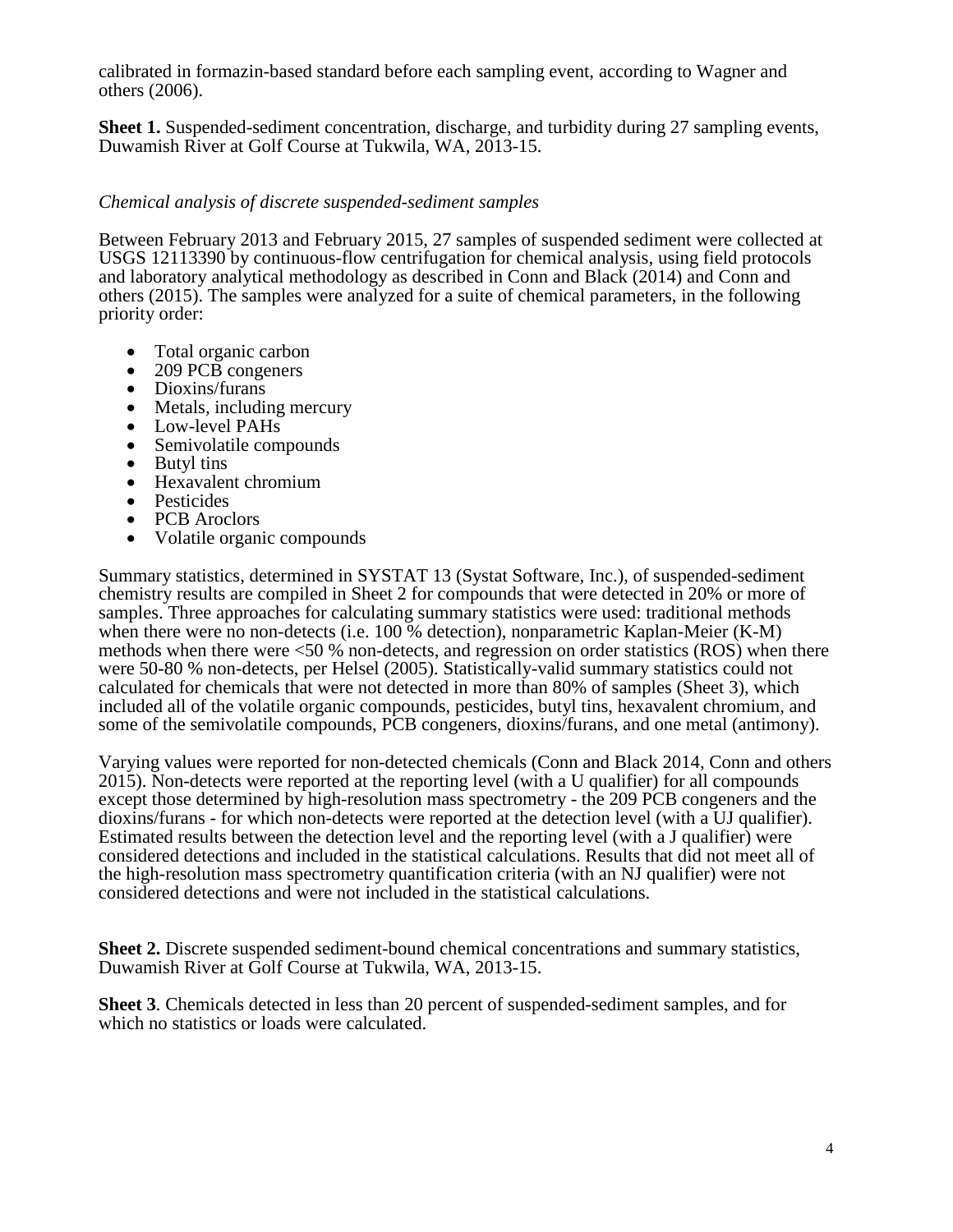# *Time-series data (turbidity, discharge, stage, velocity, water temperature)*

Continuous turbidity was measured at USGS 12113390 from November 2013 through June 2015, with the exception of intermittent periods when instrument failure occurred. Turbidity was measured using a DTS-12 nephelometric turbidity sensor (Forest Technology Systems, LTD) enclosed within a bank-mounted protective pipe that extended into the river channel. This mounting arrangement allowed turbidity measurements in an actively flowing part of the river channel and decreased the likelihood of debris accumulation around the sensor face or on the mounting hardware. The sensor was operated and maintained according to USGS protocols for continuous water-quality instruments (Wagner and others, 2006). The time-series turbidity record was processed, reviewed, and approved for the entire period of record per USGS protocols for continuous water-quality data (Wagner and others, 2006). Turbidity is reported as median 15minute values from November 2013 through June 2015 (Sheet 4). Turbidity in the Duwamish River during the period of record rarely exceeded 250 Formazin Nephelometric Units (FNU) and was less than 10 FNU more than 75% of the time.

**Sheet 4.** Time-series data, including median 15-minute turbidity, discharge, stage, velocity, water temperature, and computed suspended-sediment concentration and load, Duwamish River at Golf Course at Tukwila, WA, November 2013 through June 2015.

Continuous discharge, in cfs, at USGS 12113390 was determined using the index velocity method (Levesque and Oberg, 2012). Data from the co-located acoustic Doppler velocity meter (ADVM) was indexed to derive a mean velocity for the cross-section. The indexed velocity was then used in conjunction with the stage-derived area to compute 15-minute forward or reverse discharge information past the tidally-influenced station. The period of record in this report (November 2013 through June 2015) includes approved discharge data from November 2013 through November 2014 and provisional discharge data since November 2014. Median 15-minute discharge at river mile 10.8 in the Duwamish River during the period of record ranged from -1110 cfs (the negative sign indicates reverse, or upstream, flow) to +9190 cfs (Sheet 4).

Additional co-collected time-series data (Sheet 4) include stage and velocity (approved through November 2014) and water temperature (approved through the period of record).

#### **Filling in Gaps in Time-Series Records**

A continuous time-series record of turbidity and (or) discharge is needed to calculate continuous SSC and suspended-sediment loads. The preferred method to calculate a continuous record of SSC is to use a turbidity-SSC regression. When turbidity time-series data is missing, continuous SSC can be calculated based on a discharge-SSC regression instead. Missing data, or gaps, in the turbidity and discharge time-series records occurred (Sheet 4). Some missing data occurred in short (≤6 hour) gaps owing to erratic turbidity sensor readings (spikes) or sensor maintenance. For these gaps less than or equal to six hours, when conditions were generally stable, a linear interpolation between the values before and after the gap was used to fill in the missing turbidity and discharge data (Sheet 4). Stable conditions were indicated by similar turbidity values before and after the gap and indicated by similar values of other time-series data during the gap.

There was one long period of rejected turbidity data from September 29 to December 3, 2014 owing to a slow optical failure of the turbidity sensor. The discharge record was used to calculate SSC during this period. Unfortunately, discharge was also missing during part of this period, from November 26 to December 5, 2014 because the ADVM was knocked askew by large debris during a high-flow event. A two-step process was used to fill the discharge gap between November 26 and December 3, 2014: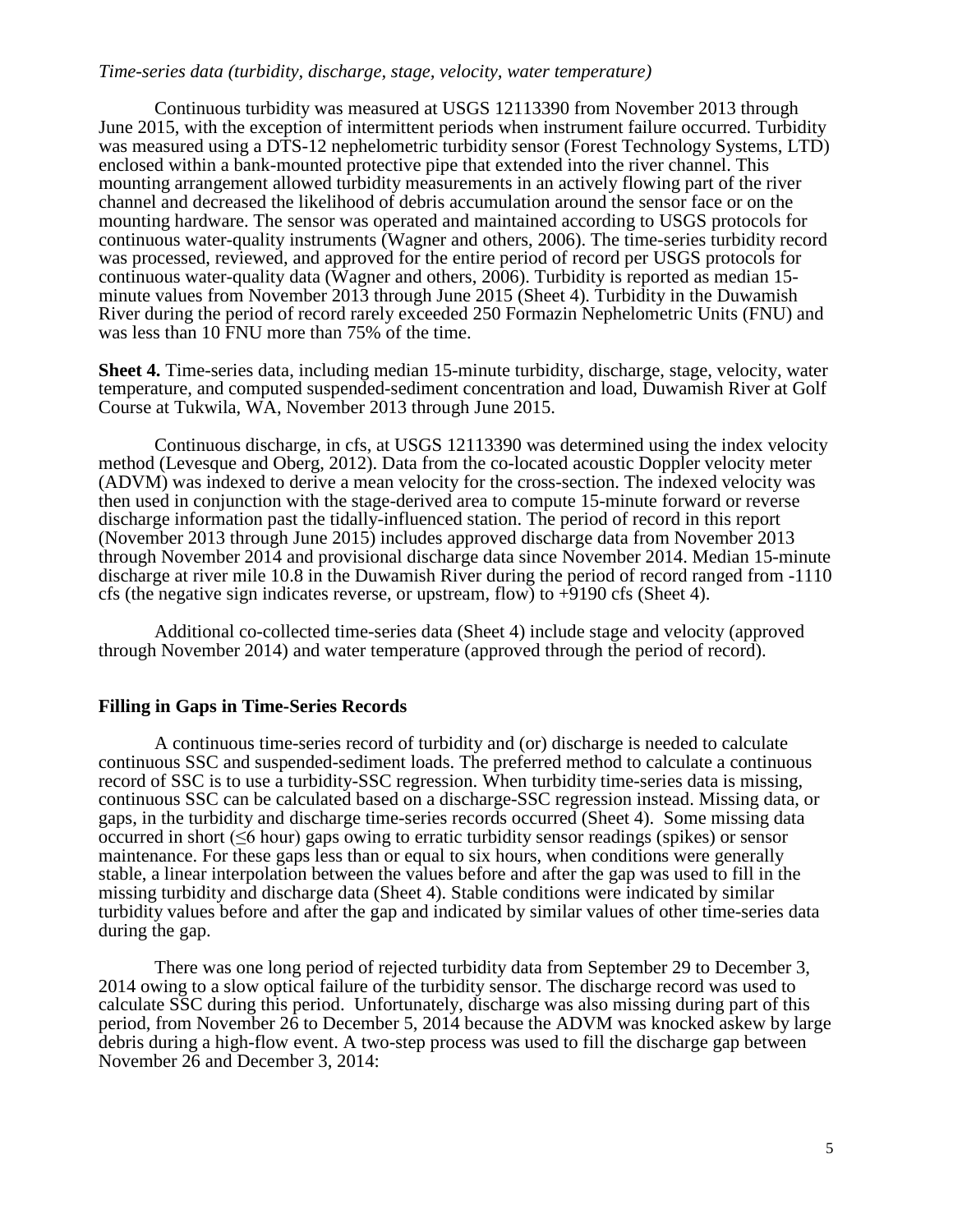1. For stages greater than or equal to 12.5 ft., discharge was estimated from a discharge-stage linear regression. The 12.5-ft stage threshold was selected to reduce or eliminate the tidal influence on the stage readings. The regression was based on 1,574 observations of paired 15 minute discharge and stage values during the approved period of record (November 2013 to November 2014). The resulting regression had an  $\mathbb{R}^2$  of 0.961 (Figure 1).



**Figure 1.** Discharge-Stage regression, USGS 12113390 – Duwamish River at Golf Course at Tukwila, WA.

2. When stage dropped below 12.5 ft., discharge was estimated from a linear regression with discharge from the next upstream discharge gage – USGS 12113000, Green River near Auburn, WA. The regression was based on 34,772 observations of paired 15-minute discharge values over all stages from both gages during the approved period of record (November 2013 to November 2014). The resulting regression had an  $\mathbb{R}^2$  of 0.944 (Figure 2).



**Figure 2.** Regression between discharge at USGS 12113390 – Duwamish River at Golf Course at Tukwila, WA and discharge at USGS 12113000 – Green River near Auburn, WA.

From these procedures a continuous record of discharge was constructed (Figure 3).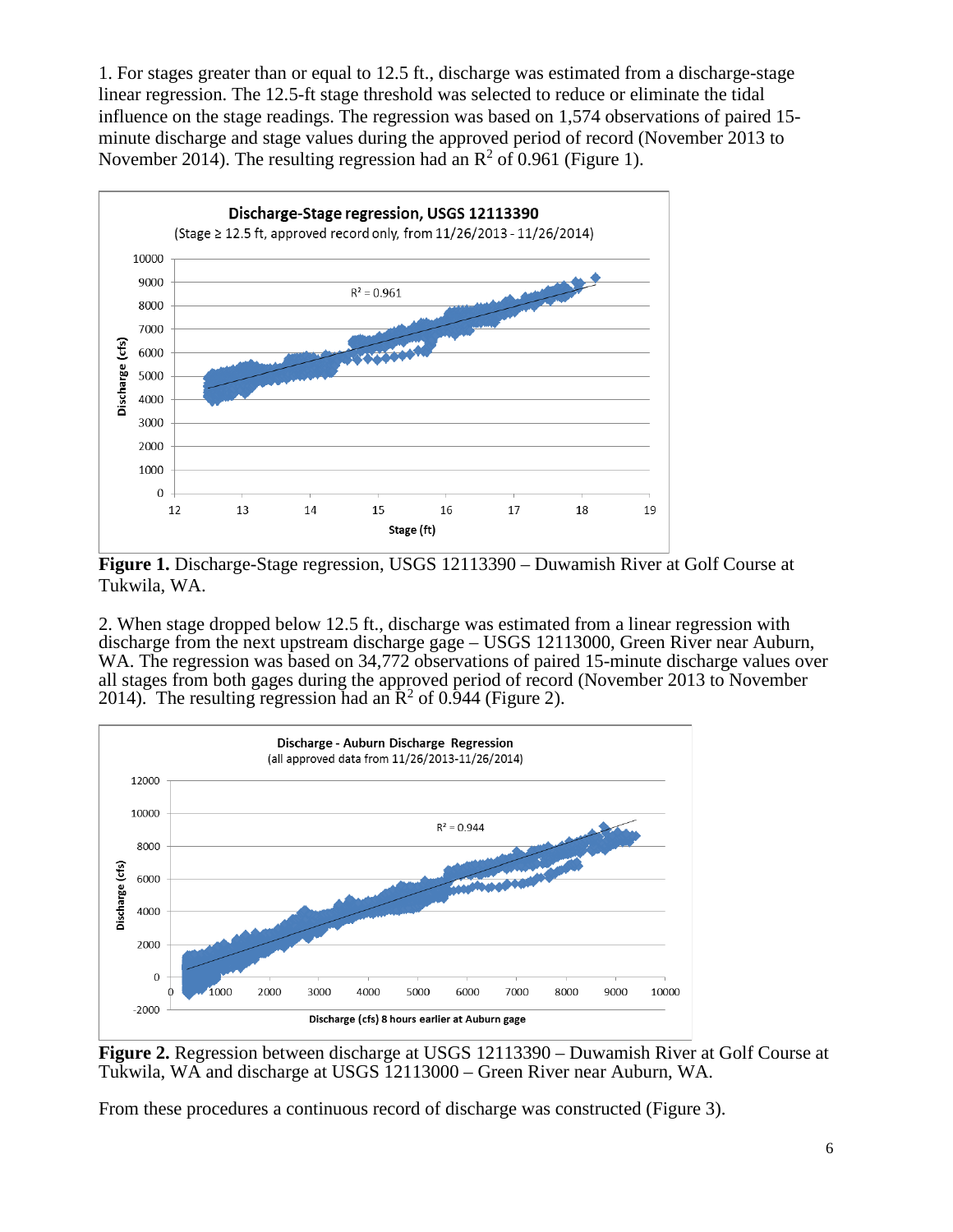

**Figure 3.** Continuous record of discharge constructed from the original record (blue), estimated from stage (red), and estimated from discharge at the next upstream gage (green), Duwamish River at Golf Course at Tukwila, WA, November-December, 2014.

# **Regression Development**

Four single linear regression models were developed using turbidity or discharge as the explanatory  $(x)$  variable and SSC or SSC<sub>FINES</sub> as the response  $(y)$  variable.

# *SSC-Turbidity Regression*

A regression equation was developed from the relation between discrete samples of SSC and continuous measurements of turbidity, per USGS methods (Rasmussen and others, 2009). The calibration data set was based on 23 pairs of SSC and turbidity sampled over a range of conditions (Figure 4).



**Figure 4.** Turbidity duration curve, USGS 12113390 – Duwamish River at Golf Course at Tukwila, WA, November 2013 – June 2015.

A median value of the 15-minute median turbidity values during the discrete SSC sampling window (typically 30-60 minutes) was used. When 15-minute median turbidity data was unavailable or suspect, values were estimated from a regression with instantaneous turbidity measured with a hand-held YSI with an  $\mathbb{R}^2$  of 0.998 (Figure 5).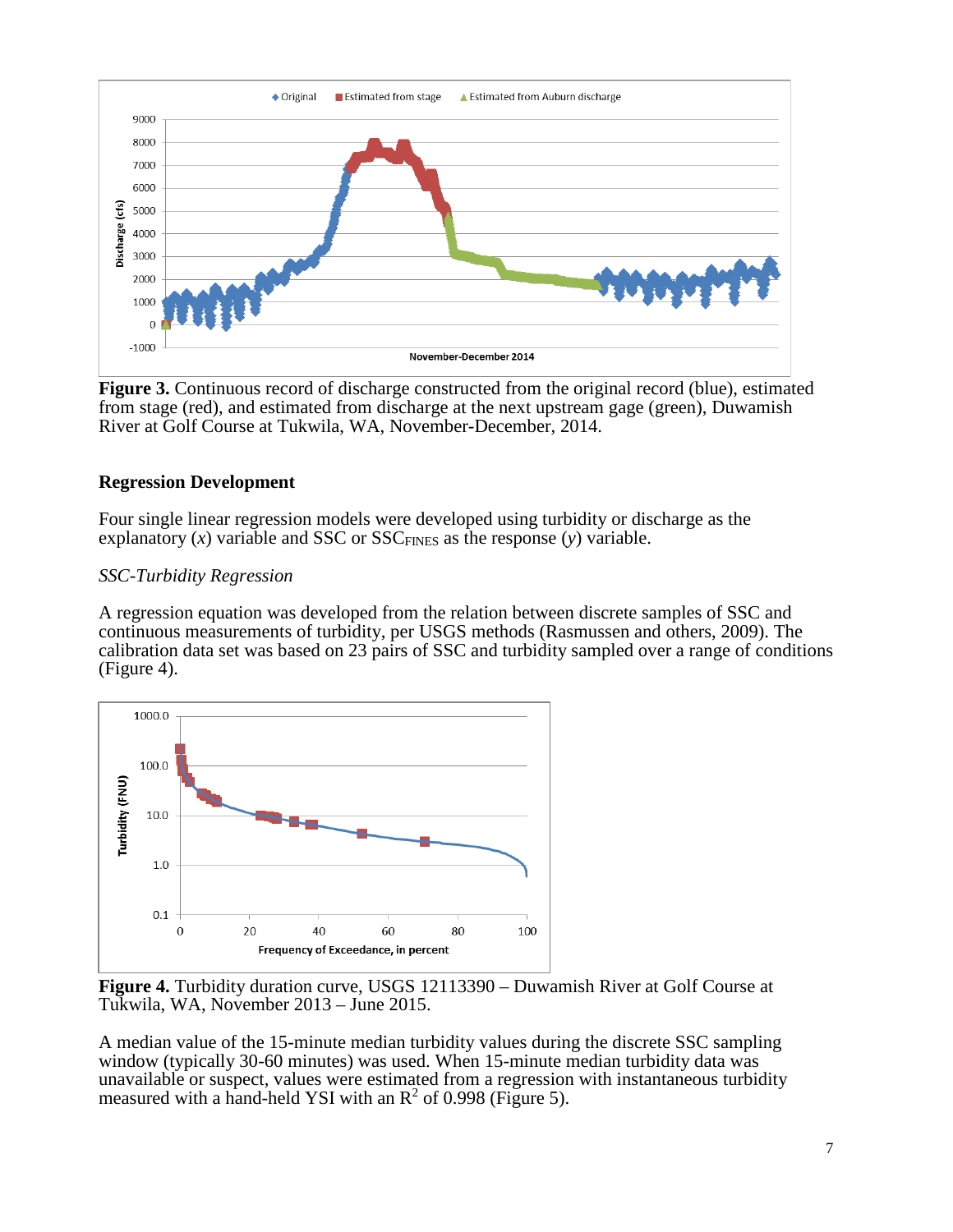

**Figure 5.** Turbidity regression between instantaneous measurements with a YSI sonde (YSI) and 15-minute median values with a DTS-12 sensor (DTS-12), USGS 12113390 – Duwamish River at Golf Course at Tukwila, WA.

A transformed least-squares regression model for the relation between discrete samples of SSC and continuous measurements of turbidity was selected based on analysis of diagnostic statistics and model residuals consistent with Rasmussen and others (2009). Both the SSC-turbidity model and the log(SSC)-log(turbidity) model showed linearity, high  $R^2$  values (>0.9) and low standard errors. However, the variance of the residuals for the untransformed regression indicated a heteroscedastic pattern in which the variability of the residuals increased as estimated SSC values increased. The variance of the residuals for the  $log_{10}$ -transformed regression indicated a homoscedastic pattern and a more normal distribution. This resulted in a higher Probability Plot Correlation Coefficient (0.976 vs. 0.877) indicative of a relationship that meets the assumptions of a statistically valid regression model. The regression between  $log_{10}$  SSC and  $log_{10}$  turbidity had an  $\mathbb{R}^2$  of 0.947 (Figure 6).



**Figure 6.** Regression, with 90 percent confidence intervals, between  $log_{10}$  turbidity and  $log_{10}$ suspended-sediment concentration (SSC), USGS 12113390 – Duwamish River at Golf Course at Tukwila, WA, 2013-2015.

# *SSCFINES-Turbidity Regression*

A regression equation was developed from the relation between discrete measurements of SSCFINES and continuous measurements of turbidity, similar to the SSC-turbidity regression described above. The calibration data set was based on 22 pairs of  $SSC_{FINES}$  and turbidity data. Similar to the SSC-turbidity regression, both the untransformed and the log<sub>10</sub> transformed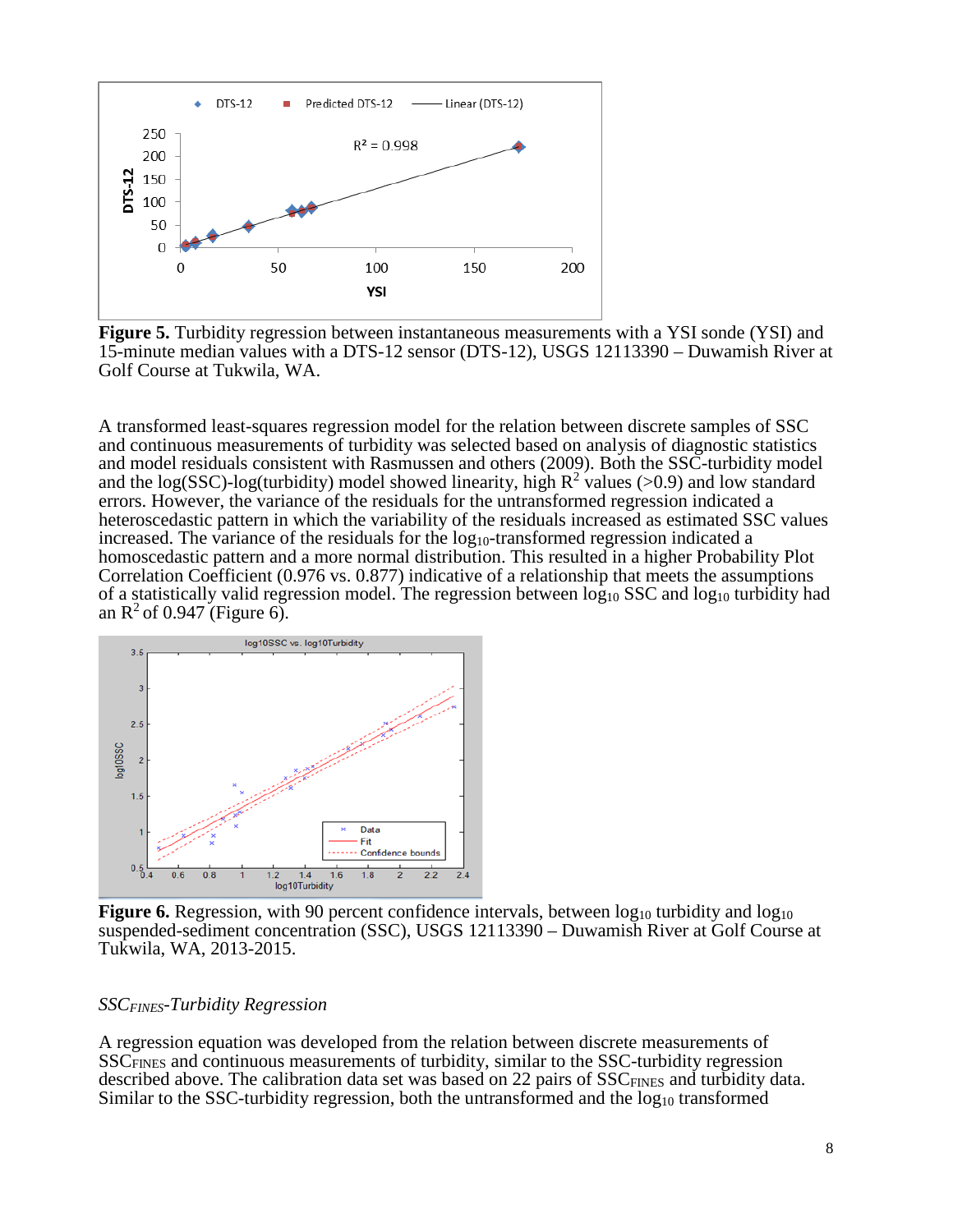regressions performed well, but the  $log_{10}$  transformed regression was selected based on the more normal distribution of the variance of the residuals, as indicated by a higher Probability Plot Correlation Coefficient (0.978 vs. 0.949). The regression between  $log_{10}$  SSC<sub>FINES</sub> and  $log_{10}$ turbidity had an  $\mathbb{R}^2$  or 0.910 (Figure 7).



**Figure 7.** Regression, with 90 percent confidence intervals, between log<sub>10</sub> turbidity and log<sub>10</sub> fine suspended-sediment concentration (SSC<sub>FINES</sub>), USGS 12113390 – Duwamish River at Golf Course at Tukwila, WA, 2013-2015.

# *SSC-Discharge Regression*

A regression equation was developed from the relation between discrete measurements of SSC and continuous measurements of discharge, similar to the SSC-turbidity regression described above. The calibration data set was based on 26 pairs of SSC and discharge collected over a range of conditions (Figure 8).



**Figure 8**. Discharge duration curve, USGS 12113390 – Duwamish River at Golf Course at Tukwila, WA, November 2013 – June 2015.

A median value of the 15-minute discharge values during the discrete SSC sampling window (typically 30-60 minutes) was used. When 15-minute discharge data was unavailable, instantaneous measurements of discharge were used instead. The regression between  $log_{10}$  SSC and  $log_{10}$  discharge was selected (Figure 9) based on the more normal distribution of the variance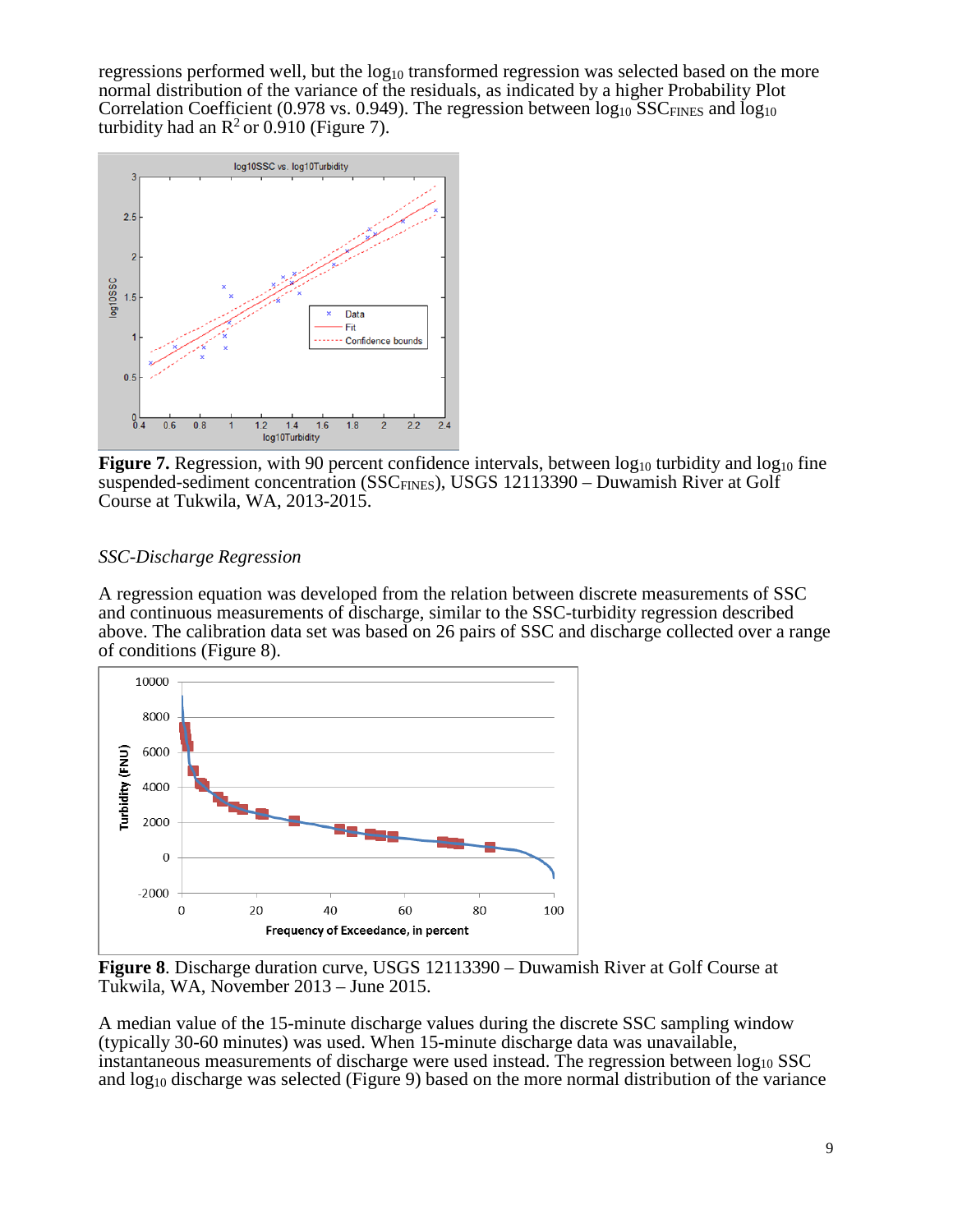of the residuals, as indicated by a higher Probability Plot Correlation Coefficient (0.986 vs. 0.962). The  $\mathbb{R}^2$  for this model was 0.666.



**Figure 9.** Regression, with 90 percent confidence intervals, between log<sub>10</sub> discharge (streamflow) and log<sub>10</sub> suspended-sediment concentration (SSC), USGS 12113390 – Duwamish River at Golf Course at Tukwila, WA, 2013-2015.

## *SSCFINES-Discharge Regression*

A regression equation was developed from the relation between discrete measurements of SSCFINES and continuous measurements of discharge, similar to the SSC-turbidity regression described above. The calibration data set was based on 25 pairs of SSC<sub>FINES</sub> and turbidity. The  $log_{10}$  transformed regression was selected and had an  $R^2$  of 0.599 (Figure 10).



**Figure 10.** Regression, with 90 percent confidence intervals, between  $log_{10}$  discharge (streamflow) and  $log_{10}$  fine suspended-sediment concentration (SSC<sub>FINES</sub>), USGS 12113390 – Duwamish River at Golf Course at Tukwila, WA, 2013-2015.

#### **Time-Series Suspended-Sediment Concentration and Load Calculations**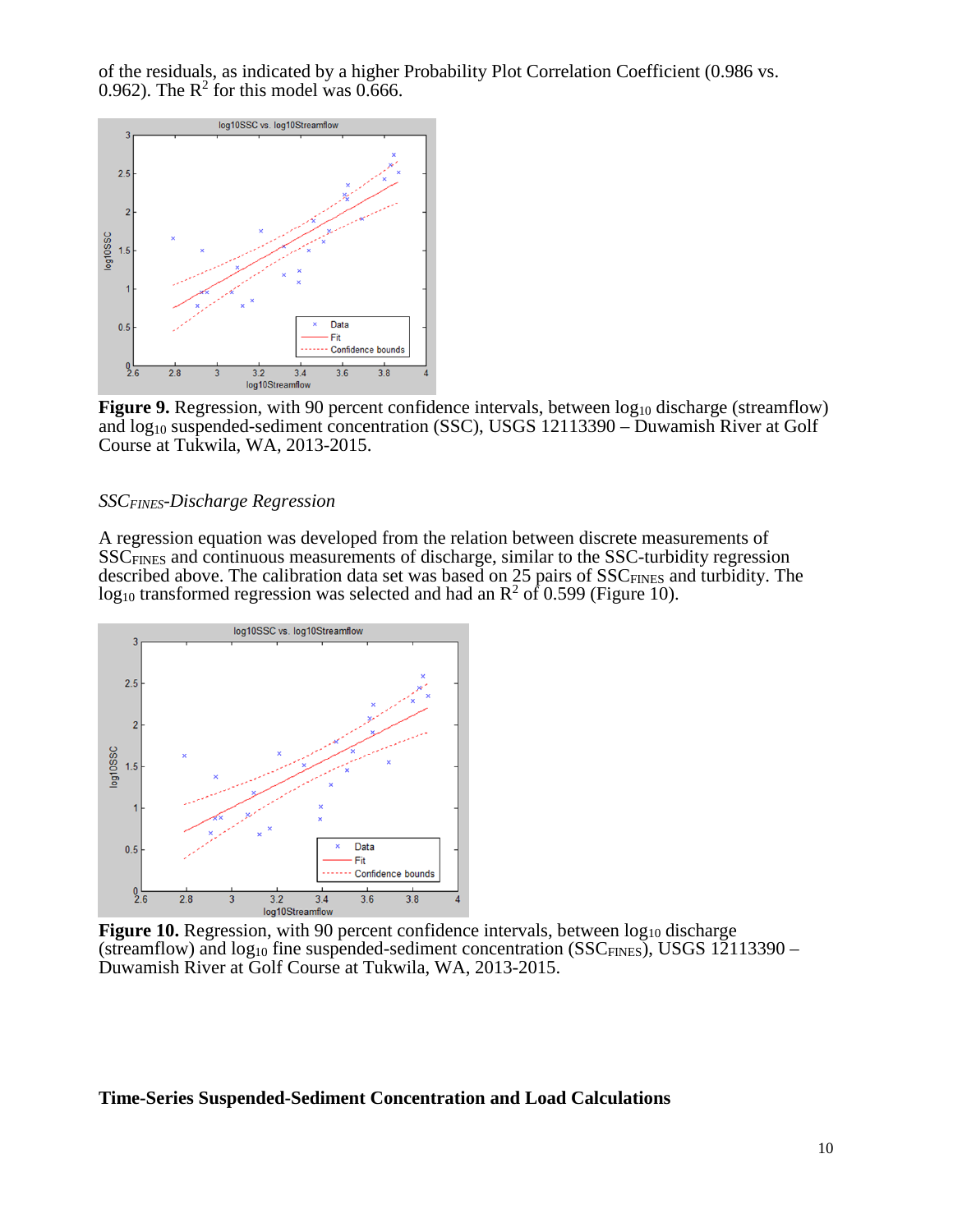A continuous record of SSC (at 15-minute time steps) from November 2013 through June 2015 was determined from the retransformed  $\log_{10}$  SSC –  $\log_{10}$  turbidity regression and corrected for bias resulting from the log transformation.

During the turbidity gap from September 29, 2014 through December 3, 2014, the retransformed log<sub>10</sub> SSC – log<sub>10</sub> Discharge regression was also corrected for transformation bias.

The resulting SSC time-series is reported in Sheet 4. During the 581-day period of record, the calculated SSC ranged from a minimum of -11.4 mg/L (the negative sign indicates upstream sediment transport) to a maximum of 2,263 mg/L, with a median of 10.8 mg/L (Sheet 4). The SSC values were converted to 15-minute suspended-sediment loads (SSL). The total SSL during the 581-d period of record was 174,210 tons (U.S. tons), resulting in an average of 300 tons/d and 109,443 tons/year (Sheet 4). This is within the range, though on the low end, of previouslyreported estimates of sediment load, which have ranged from approximately 50,000 tons/year to 500,000 tons/year (Embrey and Frans 2003, LDWG 2008). This period of record was one of the driest on record, and captured only one complete wet season. Also, the total SSL value incorporated the upstream sediment load (total = downstream - upstream). Finally, the SSL also only reports the suspended-sediment load, and does not include an estimate of bedload transport, which is highly variable and may contribute essentially no additional load during low-flow conditions and a large additional sediment load under high-flow conditions.

The process was repeated to determine a continuous record of SSC<sub>FINES</sub> (at 15-minute time steps) for the same period of record. The resulting SSC<sub>FINES</sub> time-series is reported in Sheet 4. During the 581-d period of record, the calculated  $SSC_{FINES}$  ranged from a minimum of -10.1 mg/L (the negative sign indicates upstream sediment transport) to a maximum of 1399 mg/L, with a median of 8.8 mg/L (Sheet 4). The SSC<sub>FINES</sub> values were converted to 15-minute fine suspendedsediment loads ( $SSL<sub>FINES</sub>$ ). The total  $SSL<sub>FINES</sub>$  during the 581-d period of record was 123,615 tons (U.S. tons), resulting in an average of 213 tons/d and 77,658 tons/year (Sheet 4). On average, approximately 71 % of the total suspended-sediment load was comprised of fine particles less than  $62.5 \mu m$  in diameter.

# **Suspended Sediment-Bound Chemical Concentration Ranges and Load Calculations**

Suspended sediment-bound chemical load estimates were calculated as the product of the above sediment loads and three suspended sediment chemistry summary statistics – the  $10<sup>th</sup>$  percentile, the median, and the  $90<sup>th</sup>$  percentile - of sediment-bound chemical concentrations (see Sheet 2). A potential range of annual suspended sediment-bound loads for each chemical is summarized in Sheet 5. Four values are reported for each chemical:

- a low-end bound, based on the product of the  $10<sup>th</sup>$  percentile chemical concentration and the SSCFINES load, which assumes the chemical is only bound to fine particles,
- a median (SSCFINES) value, based on the product of the median chemical concentration and the SSCFINES load,
- a median (SSC) value, based on the product of the median chemical concentration and the SSC load,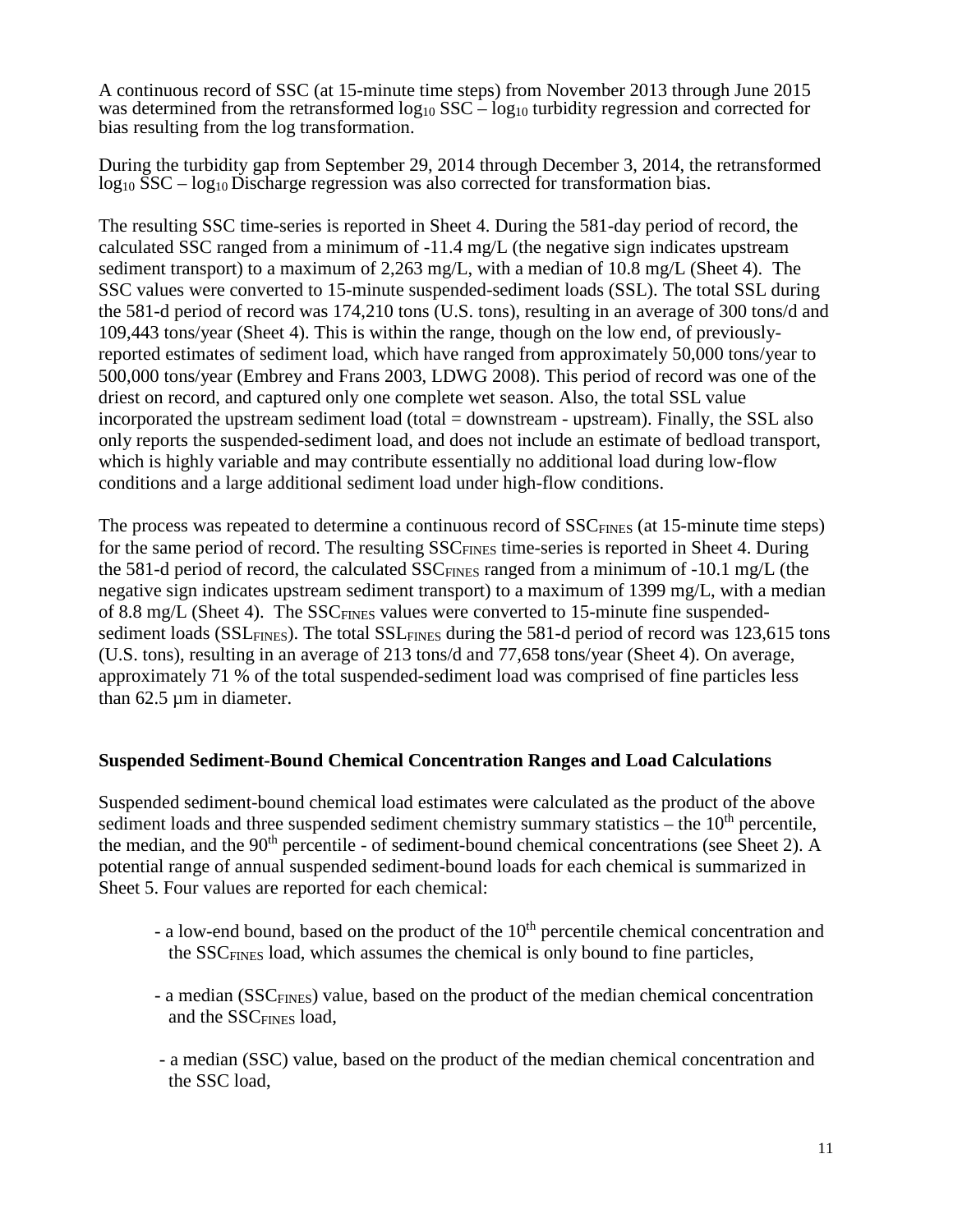- a high-end bound, based on the product of the 90<sup>th</sup> percentile chemical concentration and the SSC load, which assumes the chemical is bound to all particle sizes.

**Sheet 5.** Range of annual suspended sediment-bound chemical loads, based on data collected from 2013 to 2015, Duwamish River at Golf Course at Tukwila, WA.

Chemical loads were calculated using both the SSC and SSC<sub>FINES</sub> loads because many chemicals prefer to sorb to fine sediment, and sorption decreases with increasing particle size. Actual chemical loads to the Lower Duwamish Waterway from upstream sources transported by the Green/Duwamish River are expected to fall between the low-end and the high-end values.

A potential range of annual suspended sediment-bound chemical loads for the four contaminants of concern in the Lower Duwamish Waterway are:

| <b>Statistic used to</b><br>calculate annual<br>chemical load | <b>Arsenic</b>             | cPAHs   | Dioxins/<br><b>Furans</b> | <b>PCBs</b> |
|---------------------------------------------------------------|----------------------------|---------|---------------------------|-------------|
|                                                               | $\left(\mathrm{kg}\right)$ | (g TEQ) | (mg TEQ)                  | (g)         |
| $10\%$ (SSC $_{\text{FINES}}$ )                               | 587                        | 761     | 59.9                      | 61.2        |
| Median (SSC $_{\text{FINES}}$ )                               | 874                        | 3,411   | 218                       | 335         |
| Median (SSC)                                                  | 1,231                      | 4,807   | 307                       | 473         |
| 90% (SSC)                                                     | 2,464                      | 17,892  | 1,213                     | 2,691       |

Chemical load estimates could be improved upon with the collection of an additional 10-15 suspended-sediment chemistry samples over another 1-2 years to capture inter-year variability and under-represented conditions in the current data set (for example, summer storms). Alternate statistical methods could be utilized to describe the variability in suspended sediment-bound chemical concentrations owing to the complex interactions between multiple environmental drivers, such as streamflow, precipitation, seasonality, land use, dam operations, etc. The additional data and utilization of more sophisticated load estimation techniques would reduce the uncertainty of chemical load estimates. This information is likely to be critical to the success of the Lower Duwamish Waterway sediment remediation activities that are currently underway. It also supports chemical- and sediment-source tracking efforts in the basin and provides input data for watershed pollutant loading models that are currently being developed for the Green/Duwamish basin.